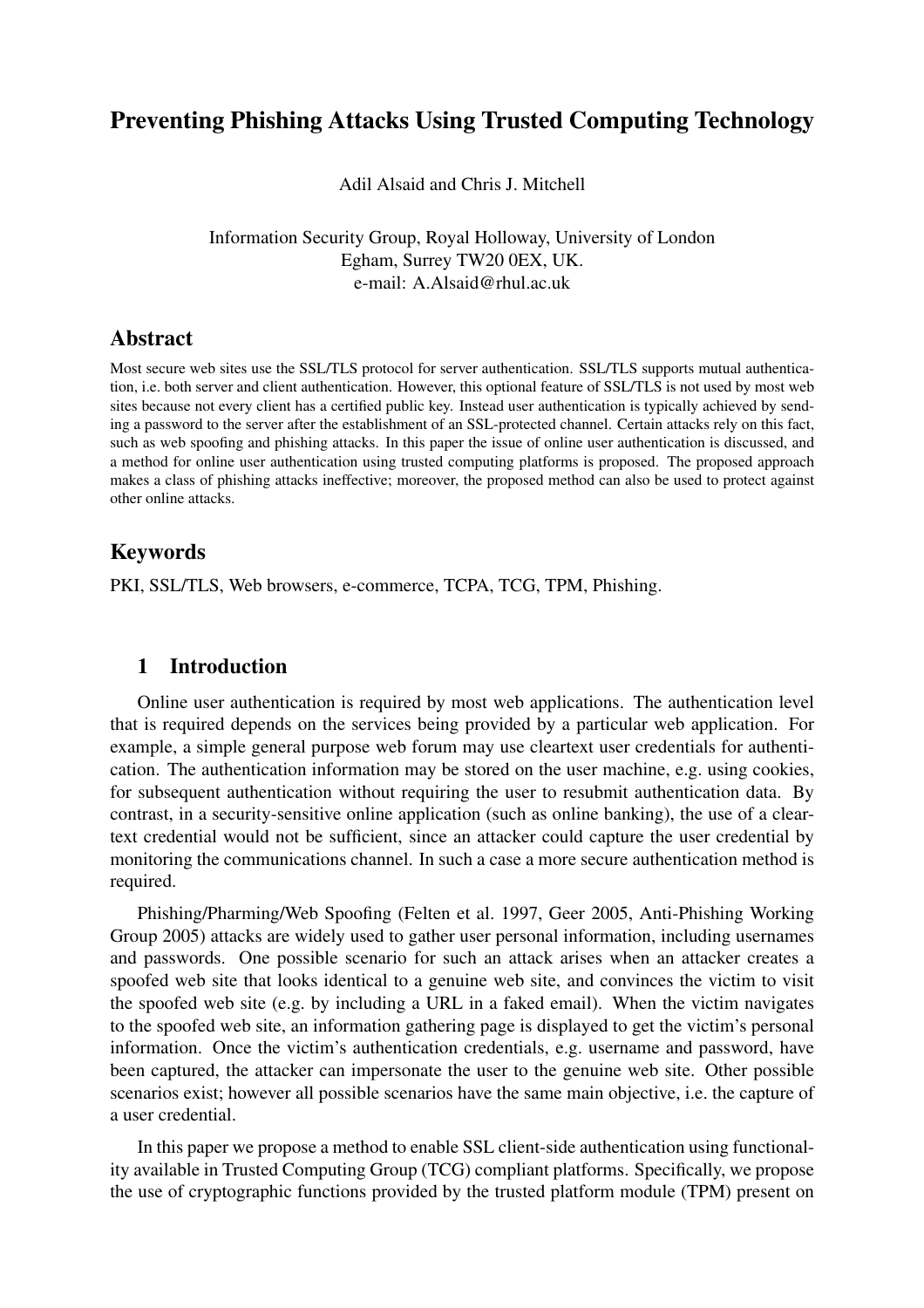any TCG-compliant platform. The rest of the paper is organised as follows. Sections 2 and 3 review the Secure Socket Layer/Transport Layer Security (SSL/TLS) protocol and trusted computing platforms. Section 4 briefly introduces a method to prevent phishing attacks using trusted computing. A proposed method for online user authentication using trusted computing is then discussed in detail in Section 5, and a security analysis is given in Section 6. Finally, Section 7 concludes the paper.

## 2 SSL/TLS

The SSL/TLS protocol provides data integrity and data confidentiality via the 'record protocol' and entity authentication by means of the 'handshake protocol'. The part of the protocol that is of interest here is the handshake protocol. The main task of the handshake protocol is to provide entity authentication and to set up the parameters required for subsequent communications security. Specifically, this involves establishing the master secret and setting up the CipherSpec.

One optional element of SSL/TLS that is of particular interest here is the CertificateRequest protocol message, which can be used to request a client-side web browser to provide a public key certificate for authentication of the client to the server. If sent by the web server, the web browser replies by sending a copy of the client certificate selected by the user, and a proof of knowledge of the associated private key, i.e. by signing the 'CertificateVerify' SSL handshake message. However, this element of the protocol is typically not used, since most users do not have personal public key certificates.

### 3 Trusted Computing and TPMs

In this section we introduce the functionality of those components of the TCG specifications that are relevant to the protocol proposed in section 5. Detailed descriptions and specifications of TCG can, for example, be found in (Mitchell 2005, Trusted Computing Group 2005). Note that throughout this paper we assume the use of a TPM conforming to version 1.2 of the TCG specifications.

#### 3.1 Trusted Platform Module (TPM)

The Trusted Platform Module (TPM) is the 'root of trust' for a trusted platform. It has certain cryptographic capabilities, such as RSA key generation and encryption, SHA-1 hashing and a random number generator. It is typically implemented in the form of a chip attached to a PC motherboard. It contains a set of Platform Configuration Registers (PCRs) used to store and report the state of the TCG-enabled platform. It has non-volatile memory that is used to store private keys and identity information known only to the TPM. For privacy reasons, the TPM can support more than one identity, as illustrated below.

#### 3.2 TPM Identity

Every TPM has a unique RSA key pair called the endorsement key (EK). The EK would typically be created by the manufacturer of the TPM, and then embedded into the TPM. The private part of the EK (the PRIVEK) is stored in a TPM-shielded location and never leaves the TPM. Access to the PRIVEK is achieved through the use of TPM capabilities, which are exposed to software running on the host. The public part of the EK (PUBEK) could be used to identify a platform, and hence export of PUBEK could be a significant threat to user privacy. A TPM Attestation Identity Key (AIK) can be used to overcome the privacy concerns associated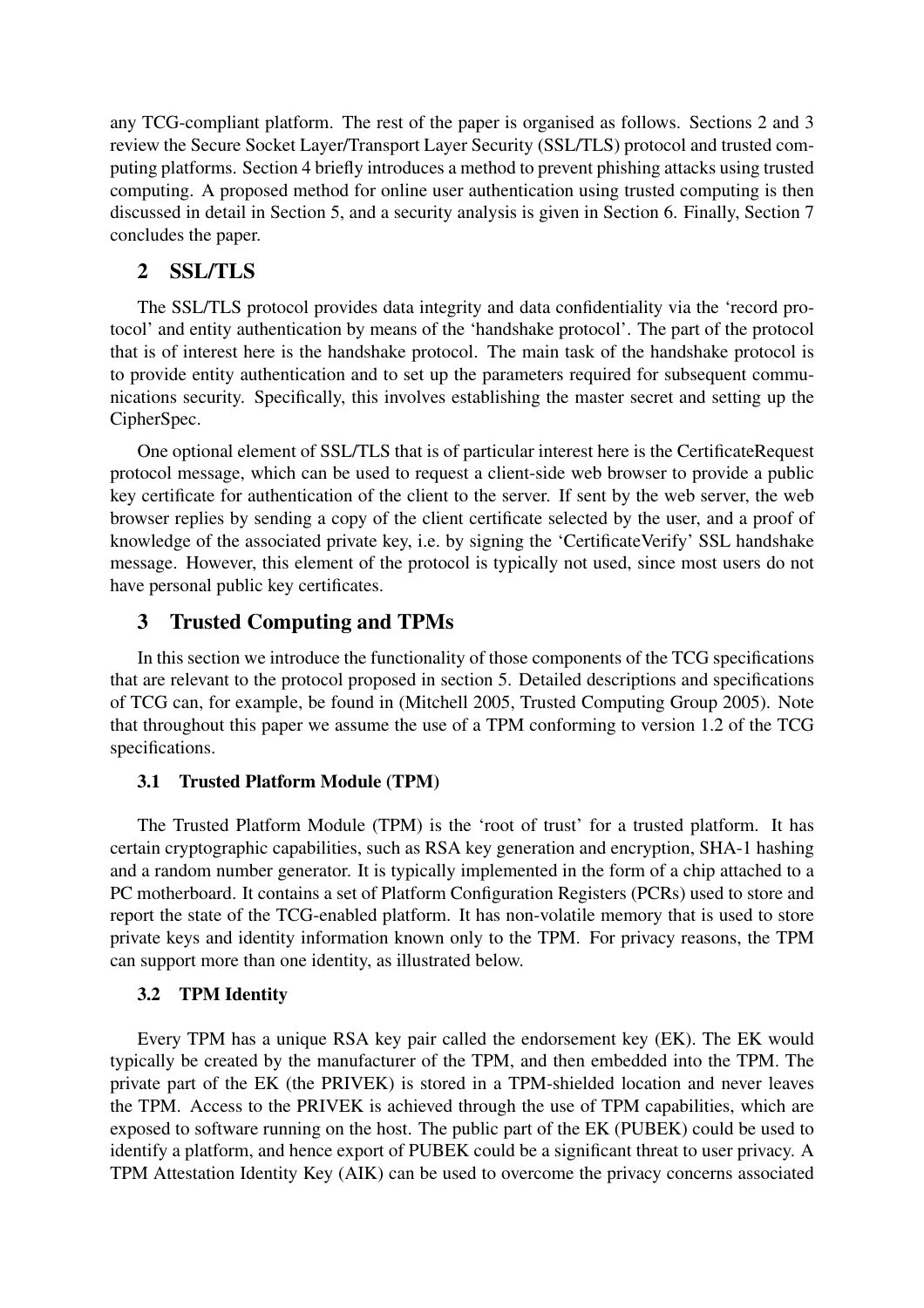with platform identification. An AIK is a 2048-bit RSA key pair used exclusively for signatures, and such a key pair can be generated by a TPM at any time. A TPM may have more than one AIK, each of which functions as a different pseudonym for the platform. In order to be able to prove that an AIK belongs to a trusted platform, the TPM must obtain a certificate for the AIK public key from a trusted third party, i.g. a special entity known as a Privacy CA.

## 4 Preventing Phishing Attacks Using Trusted Computing

This section outlines a method to prevent phishing attacks. This high-level description is followed by a discussion of existing solutions to this problem. A comparison of the suggested method with these other approaches is then given.

## 4.1 Enabling Client-side Authentication

As discussed in Section 2, SSL/TLS client side authentication is typically not performed because of the lack of a client public key certificate. In this section, a method to automate the process of acquiring a client-side certificate is proposed, thereby allowing client-side authentication to take place. The proposed method utilises a subset of the features of a TPM conforming to version 1.2 of the TCG specifications to create an SSL client-side certificate. The method is outlined in Figure 1, and a detailed description of this method is presented in Section 5. The approach we describe requires the client browser to interact both with third parties and with the TPM in order to obtain the necessary certificate. To simplify the process for users, this could be achieved simply by downloading and installing an appropriate browser plug-in (from a trusted source).

## 4.1.1 Setup Phase

We suppose that the browser maintains a list of web site/certificate associations, which we refer to as the certificate table. This 'certificate table' is used to send the appropriate client certificate to a particular web site. The mapping list is not strictly necessary, and the user could have one certificate that is sent to all web sites requesting a user certificate. However, having a different certificate for each web site helps preserve user privacy.

When a web server requests a client SSL certificate, the web browser searches the 'certificate table' for an entry that matches the requested web site. If there is no client certificate that corresponds to the requested web site, the browser requests the TPM to create a new AIK, using the TPM MakeIdentity command. Once the AIK is created, the browser sends the public key part of the AIK to a Privacy CA along with evidence that the identity was generated on a genuine TPM. The Privacy CA inspects the received value and verifies that it was generated on a genuine TPM. It then signs the received public key using its private key, and sends the resulting certificate back to the browser.

After receiving the public key certificate from the Privacy CA, the trusted platform generates another key pair and certifies the newly created public key using the AIK private key (see Section 5 for more details). The browser then sends the newly generated certificate to the web server in response to the CertificateRequest SSL handshake protocol message.

The problem remains of securely associating the user identifier in the certificate with the user name held by the web server. We would suggest that the following procedure is used to 'register' a user certificate. If the user has already established a user name and password with the web site, then, once the user certificate has been received and verified by the server, and the SSL connection established, the user name and password are transferred to the web server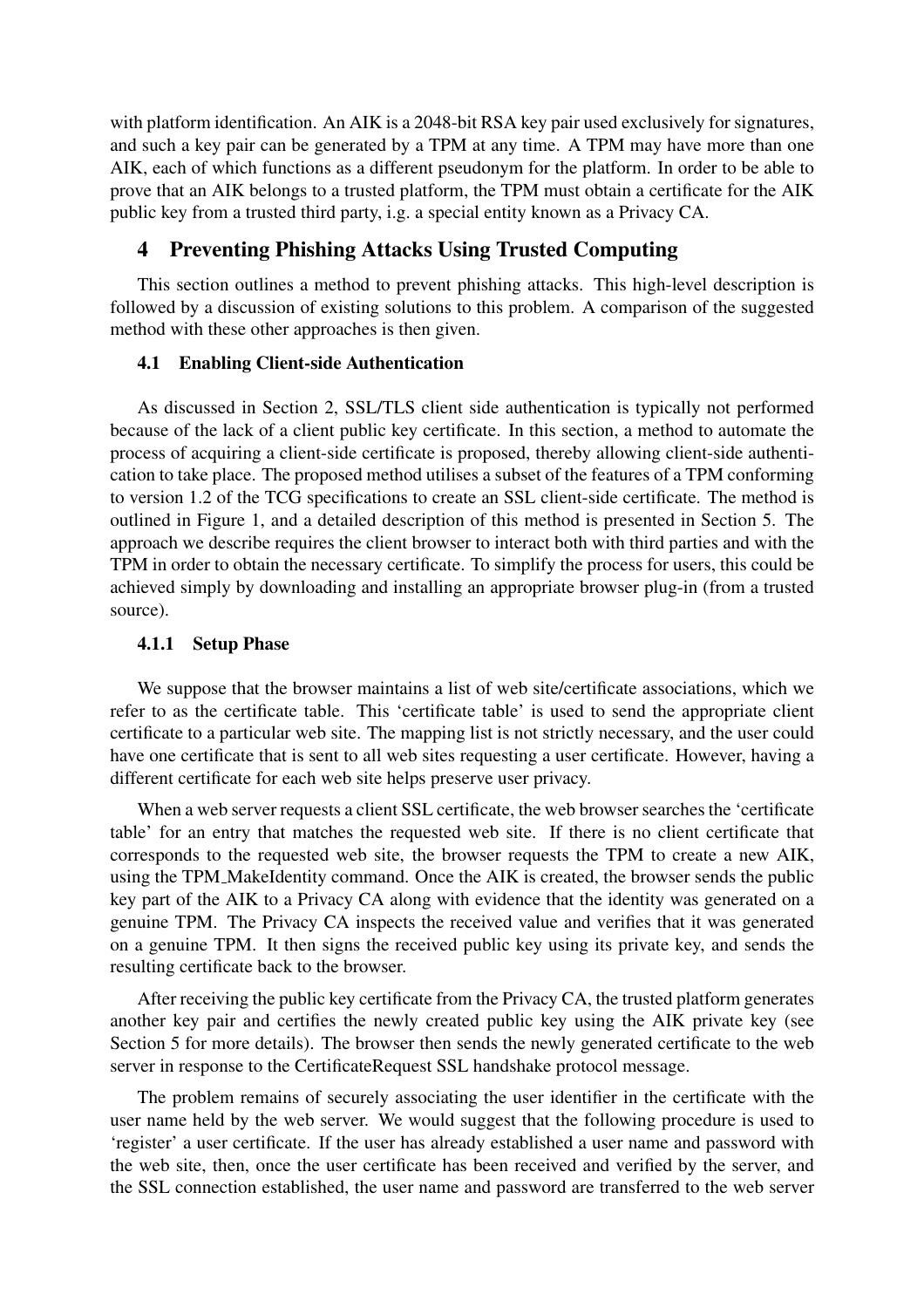(exactly as in the case where no client-side authentication is provided). Once the user name and password have been verified, the name in the user certificate is stored by the web server in conjunction with the user name. If no user name and password have previously been established, then, once the SSL connection is established, the user name and password are transferred, and again an association is set up in the server database between the user name and the name in the user certificate. This combination of user certificate and username/password enables the web site to use a two-factor process to authenticate the user. This provides an additional level of security.

#### 4.1.2 Using the Client Certificate

After completing the setup phase, mutual authentication can be achieved whenever necessary. When the user visits the secure web site, the user certificate along with the user's signature is sent to authenticate the user. In addition, and after successful completion of the SSL exchanges, the web site may require the user to provide his or her password. Having two-factor authentication minimises the risk of identity theft and the dangers of a phishing attack.



Figure 1: Obtaining a client certificate

#### 4.2 Existing Solutions to Phishing Attacks

This section briefly reviews other solutions to phishing attacks.

#### 4.2.1 Client Authentication

In a method proposed by Verisign, the user must obtain a public key certificate from a certification authority and install it in the user's personal certificate store. When client-side authentication is required, i.e. through SSL client-side authentication, the browser prompts the user to select a certificate from the user's personal certificate store. The browser then sends the selected certificate to the web server as part of the SSL exchange, in reply to the 'CertificateRequest' SSL message, together with a signed CertificateVerify field. The web server inspects the received certificate and the signature in the 'CertificateVerify' message, and grants access accordingly.

This is a typical scenario for the use of SSL client-side authentication. There are two main problems with this approach. Firstly, the user is required to generate a key pair and to obtain a certificate for the public key from a trusted CA. This is a non-trivial process for a naïve user, especially as the public key typically needs to be transferred to the CA by some secure means. Secondly, even if a key pair is securely generated, and a public key certificate successfully obtained, the problem remains of storing the private key. Storing the private key unprotected on the user PC leaves open the possibility of compromise.

Security tokens can be used to provide a secure and controlled storage medium for client private keys. A security token is a small hardware device such as smart card or USB token. Security tokens typically provide a range of key storage and cryptography functions. Security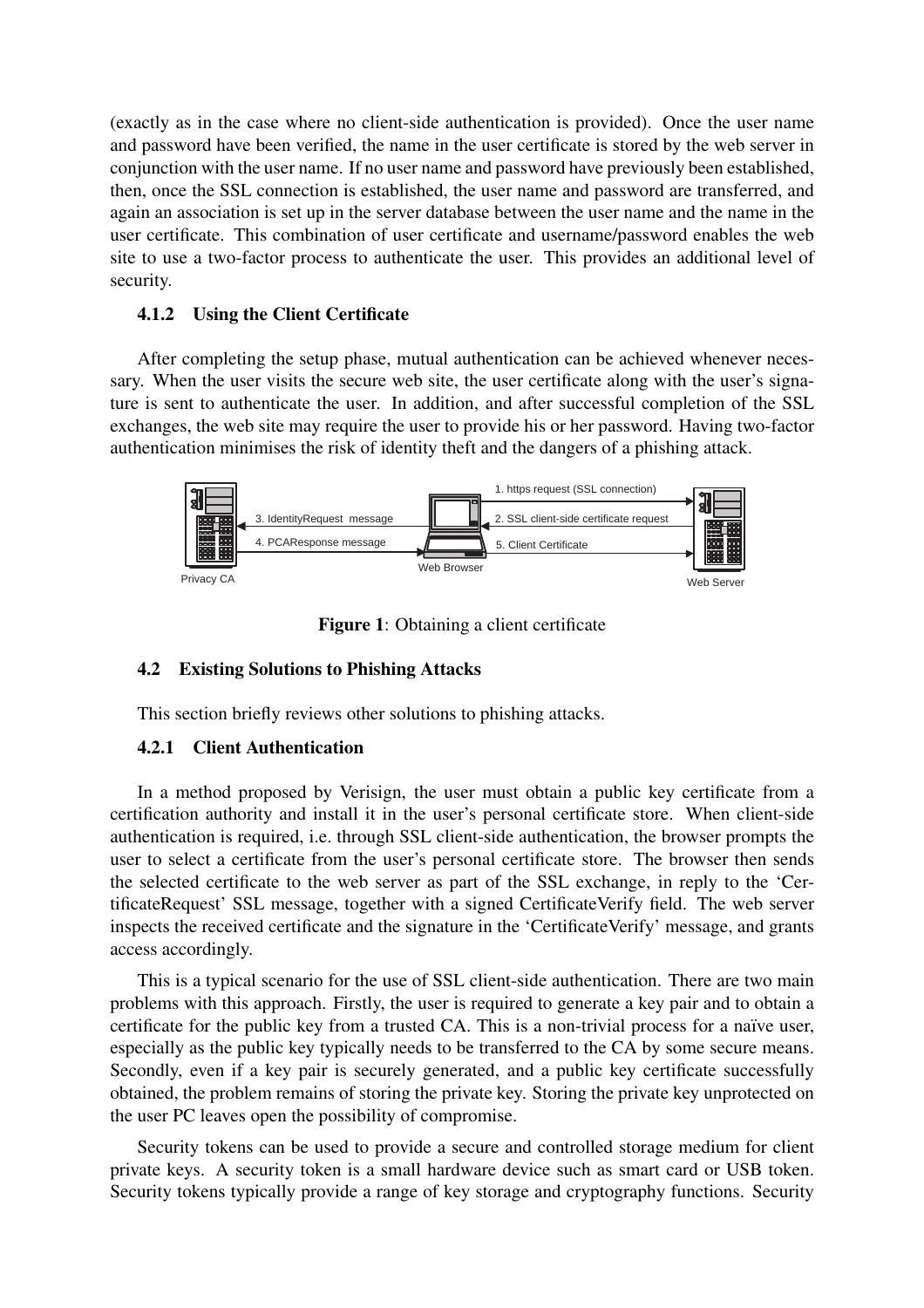tokens provide two-factor authentication, i.e. something you have (the token) and something you know (the user password). The computing platform would need to be equipped with the necessary hardware to interact with the token, such as a smart card reader or a USB interface.

### 4.2.2 Visual Server Authentication

In the approach proposed by Dhamija and Tygar (Dhamija  $\&$  Tygar 2005), when a user registers for an online service for the first time, he/she is requested to choose a unique image that is known to the web site and the user. When the user tries to login by providing his/her username, the site displays the user-chosen image to help the user visually authenticate the server. If the user-chosen image matches the displayed image, the user continues by entering his/her password. This method relies on the fact that spoofed web sites will not be able to display the user's unique image.

#### 4.3 Advantages of the novel approach

The proposed method avoids the two main problems associated with the use of client-side SSL authentication, as outlined in section 4.2.1. That is, the potentially problematic process of generating a key pair and obtaining a public key certificate can be made completely transparent to the user, and the problem of secure storage of the private key is solved by storing it within the TPM. Moreover, the TPM provides means to control the use of the stored private keys. Of course, use of a secure token also avoids some of these issues, but is nevertheless a potentially costly and awkward solution, which can never be completely user-transparent.

In the visual server authentication method, the user is required to remember a web site/image association to be able to visually authenticate a web server. Moreover, the method proposed in (Dhamija & Tygar 2005) requires some changes to be made to both the web server and the SSL protocol.

## 5 SSL/TLS Authentication Using Trusted Computing

In the following two sections the TCG-based approach to client-side authentication is discussed in greater detail. The description is divided into two parts, covering client certificate creation and subsequent use of the client certificate to achieve client authentication to the server.

#### 5.1 Creating Client Certificates

We first describe what happens when a client visits a server site for the first time (or at least the first time that this novel authentication approach is to be used). Note that we are assuming that the browser interacts with the TPM using the TSS and the required interfaces.

- 1. The browser executes the TPM MakeIdentity command to generate a new AIK key pair, i.e. to create a new TPM identity. Only the owner of the TPM can create a new TPM Identity, and owner authorisation is required (see Section 3.2). A successful execution of the command causes a new AIK to be generated within the TPM, together with something known as an identity-binding signature. An identity-binding signature is a special data structure signed using the newly created AIK private key. The identity-binding structure contains the newly created AIK public key, the new TPM name (pseudonym), and the public key of the Privacy CA.
- 2. The browser then executes the TSS CollateIdentityRequest command to assemble all the data required by the Privacy CA to attest to the validity of the newly created TPM iden-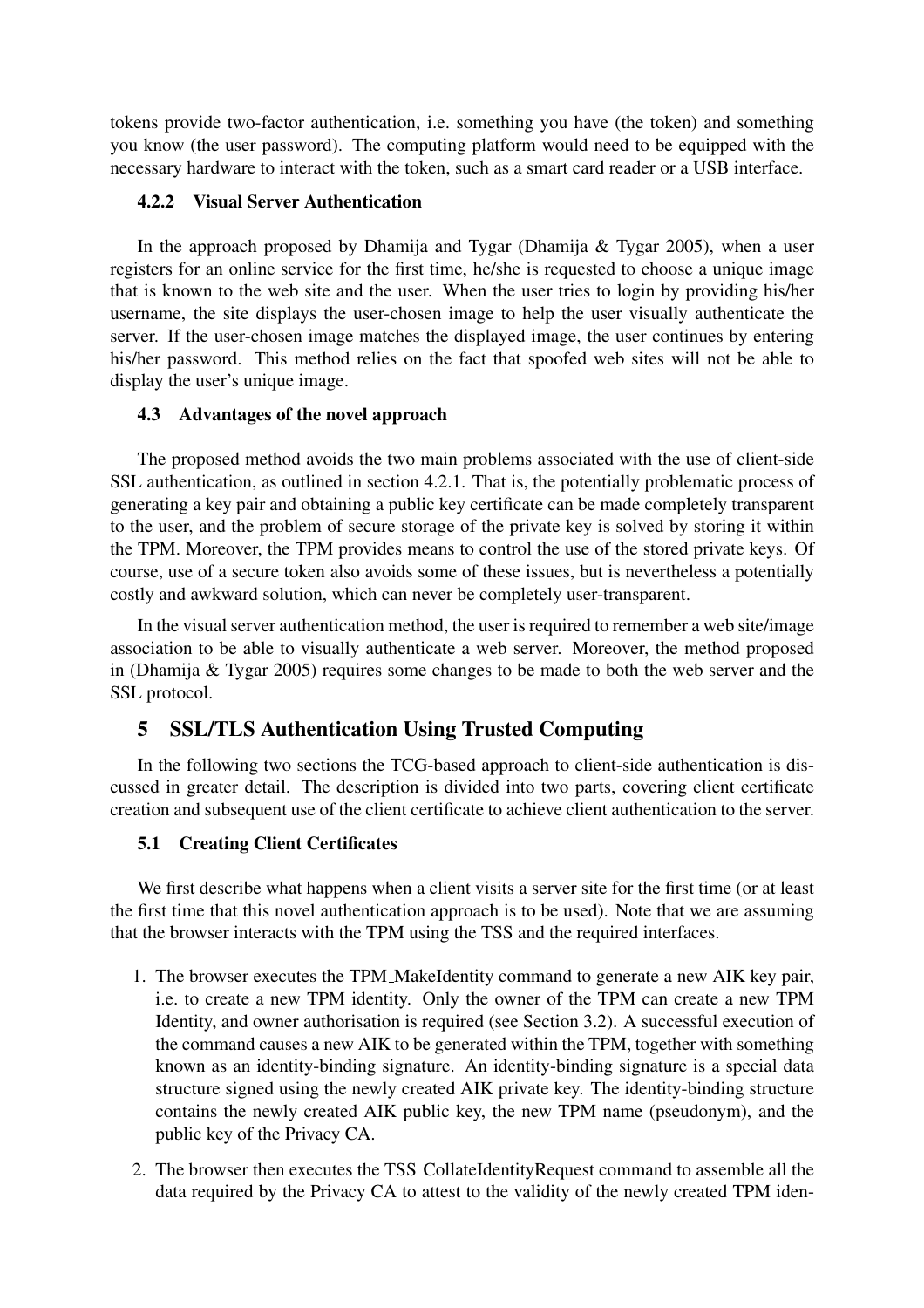tity, and then sends the IdentityRequest message to the Privacy CA. The IdentityRequest message includes the identity-binding signature created in the previous step, and other data such as an endorsement credential, a platform credential and a conformance credential, i.e. the TCPA IDENTITY PROOF. The IdentityRequest message is symmetrically encrypted using a random session key, and the session key is asymmetrically encrypted using the public key of the Privacy CA.

- 3. When the Privacy CA receives the IdentityRequest message, it decrypts the session key using its private key and then decrypts the message using the session key. It then inspects the message to make sure that it was generated on a genuine TPM. If the Privacy CA is confident that the IdentityRequest message was generated by a genuine TPM, it replies by sending the PCAResponse message. The PCAResponse message includes an encrypted version of the identity credential, which is DER-encoded as an X.509 public key certificate. The identity credential is encrypted using a secret session key, where the secret session key is itself encrypted using the TPM PUBEK.
- 4. The browser executes the TPM ActivateIdentity command to obtain the secret session key used to encrypt the identity credential. Since the session key is encrypted using the TPM PUBEK, only the TPM can decrypt the session key using the PRIVEK. Moreover, only the owner of the TPM can activate the new identity, since owner authorisation is required.
- 5. The browser executes the TSS RecoverTPMIdentity command to decrypt the identity credential. The session key used to encrypt the identity credential and the encrypted identity credential are passed as parameters to the command. If the command executes successfully, the TSS RecoverTPMIdentity command returns the decrypted identity credential.
- 6. The private part of the certified AIK, which never leaves the TPM, cannot be used to sign data external to the TPM, as discussed in Section 3.2. Hence the received certificate cannot be used for client authentication in the SSL protocol. For this reason, the browser should create another non-migratable key pair  $(B)$  by executing the TPM CreateWrapKey command, and then use the TPM CertifyKey command to sign the newly created key using the AIK created in step 1. According to the TCG specifications, the output of the TPM CertifyKey command is a signature over a TPM CERTIFY INFO structure.

That is, although this signed string has some of the properties of a certificate, i.e. the signature is computed over a public key, it is not in X.509 format. That is, it cannot be used as a certificate in an SSL exchange. One possible method to obtain an X.509 certificate for use in the SSL client authentication protocol is for the TPM to provide a new command that certifies keys and returns an X.509 certificate. However, we do not consider such a solution further here as it would require changes to the TCG specifications, and hence can only be a solution in the long term.

A second possible method is to use the Subject Key Attestation Evidence (SKAE) X.509 certificate extension. The SKAE extension, as defined in (TCG Infrastructure Workgroup 2005), includes the certified identity credential obtained in the previous step and the TPM CERTIFY INFO structure, in addition to other fields. The web browser creates a certificate request for the public part of the newly created key  $(B)$  using either PKCS#10 or CRMF, and includes the SKAE extension as an attribute. It then submits the certificate request to a CA. When the CA receives the certificate request, it validates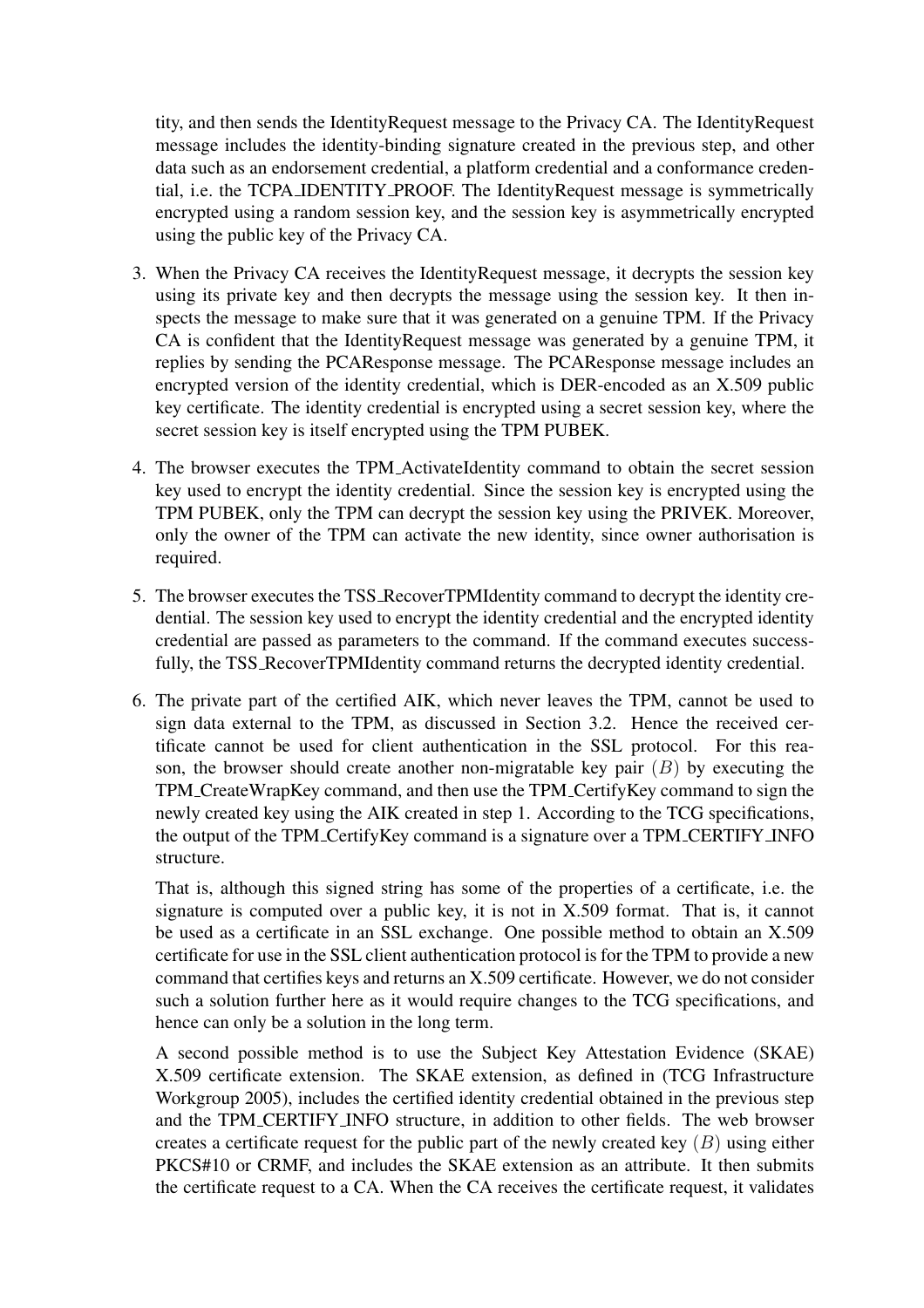| Method                         |      | TPM Change   Client Change   Server Change |     |
|--------------------------------|------|--------------------------------------------|-----|
| <b>TPM Command</b>             | Yes. | Nο                                         | N٥  |
| <b>SKAE</b>                    | Nο   | Nο                                         | Yes |
| <b>Certificate Translation</b> | N٥   | $N_{\Omega}$                               | Ν٥  |

Table 1: Comparison of X.509 Certificate creation methods

it and accordingly issues an X.509v.3 certificate with the SKAE extension and sends it back to the web browser. In order to use this method, the web server must be aware of the SKAE extension in order to validate and process the TPM-created public key certificate (i.e. the signed TPM CERTIFY INFO structure). One possible way to avoid the inclusion of the SKAE extension in the final certificate is for the CA to validate the SKAE extension before issuing the certificate and then, if valid, issue a certificate without the SKAE extension. In such a case, the web server would not need to be aware of the SKAE extension.

A third possible method is to generate an X.509 certificate from the signed TPM CERTIFY INFO structure using a certificate translation service (Borselius & Mitchell 2000). In this method, both the identity credential certificate and the TPM CERTIFY INFO structure are sent to a certificate translation server. The translation server inspects the received values and, if valid, converts the two structures into a single X.509 certificate. The use of a certificate translation server eliminates the need for web server changes, unlike in the SKAE extension method, since the web server will receive a normal X.509 certificate without any extensions. Table 1 summarises the three approaches for the generation of an X.509 certificate.

- 7. After creating the certificate, the browser requests the TPM to sign the 'CertificateVerify' SSL protocol message using the newly generated key, to provide a proof of possession of the certificate private key. The browser makes a call to the TPM Sign command and passes it an MD5 hash of the handshake protocol messages. The browser uses the result to create the 'CertificateVerify' protocol message which is sent to the web server, along with the certificate created in the previous steps, in reply to the CertificateRequest SSL/TLS protocol message.
- 8. In addition to the SSL client-side authentication, the web server may request the user to provide a username/password combination to support two-factor authentication.

## 5.2 Using a Client Certificate

When the user visits a secure web site that requests a client-side certificate, the browser searches the sites/certificates mapping list for a certificate that corresponds to the visited web site. If no certificate is associated with the visited web site, the browser creates a new certificate as described in Section 5.1; otherwise, the browser executes the following steps.

- 1. The browser executes the TPM LoadKey command to load the key associated with the visited secure web site.
- 2. The browser then executes the TPM Sign command to generate the 'CertificateVerify' SSL handshake protocol message, and sends the certificate and the 'CertificateVerify' protocol messages to the web server to authenticate the client. The SSL/TLS protocol messages continue in the normal way, as described in Section 2.